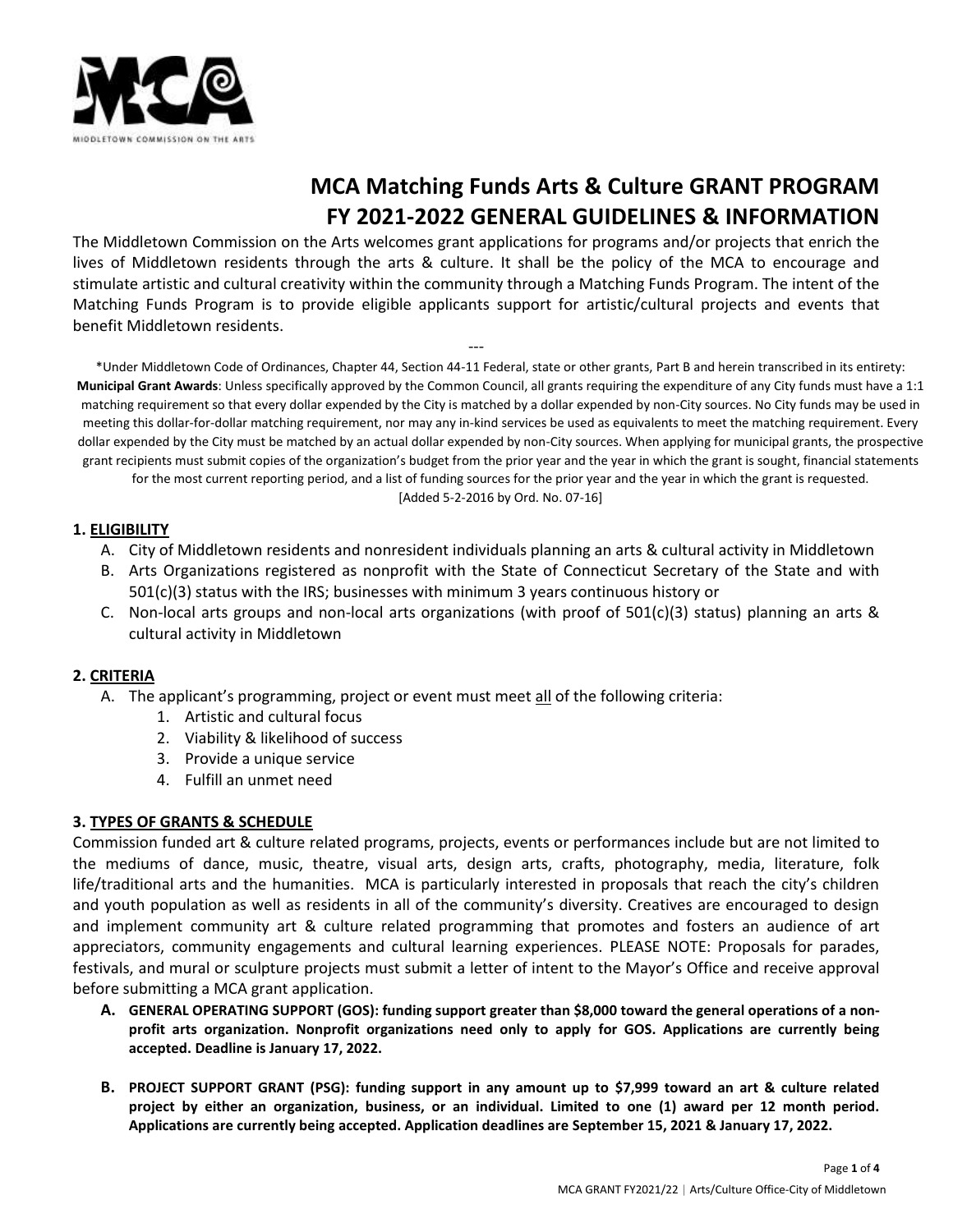## **4. AWARDS, MATCHING FUNDS AND SPONSORSHIP REQUIREMENTS**

- A. All applicants must match awards on a 1:1\* basis by actual dollars from acceptable sources. (\*Middletown Code of Ordinances, *Section 44-11*)
- B. Applicants are required to supply a matching funds statement of intent *(pg. 1 on application)* and funding sources are to be listed on the budget sheet *(pg. 4 on application).*
- C. Payment of awarded funds will be made after a signed contract by the grantee and acceptable proof of match has been delivered to the Arts & Culture Office.
- D. Grant recipients will be required to submit their matching funds documentation through one of these acceptable proofs of match: 1. Confirmation letter from source; or 2. Copy of the cancelled check from source.
- E. Individual and youth applicants must submit a SPONSORSHIP STATEMENT FORM which provides a brief statement attesting the sponsor's approval of the project and support for the applicant. Sponsors may include individuals, businesses, and organizations.
- F. Awarded funds are restricted to the items and amounts listed on the "expense projections" of the projects budget form as presented on the application.

## **5. APPLICATION AND REQUIRED INTERVIEW**

- A. The required 15 minute interview and presentation with a panel of commissioners is an opportunity for the applicant's to answer any questions the panel may have. Applications will be disqualified from award consideration if the applicant and/or their representative(s) fail to attend the interview session in person.
- B. Applications received after the posted deadline will be disqualified from award consideration.
- C. All submitted materials must be typed or legibly hand-printed, *(no cursive).* Un-typed/illegible applications will be returned for correction if received in advance of the due date. Corrections must be made and resubmitted by the original due date.
- D. Applications may include any additional information about the applicant and project that seems appropriate *(i.e., history, press releases, printed materials, etc.).*
- E. Applicants are encouraged to present a sample of their work or additional materials at the interview.
- F. Youth applicants must either be a Middletown youth resident or a homeschooler/student of a Middletown school and must be represented by an adult adviser, mentor, parent or guardian.
- G. Youth groups or youth individuals must be accompanied by an adult adviser at the interview.

#### **6. FUNDING RESTRICTIONS**

- A. The Middletown Commission on the Arts does not provide funding for political campaigns, personal/personal property use, capital projects, endowments or multiyear grants. Please contact the Arts Office with your questions.
- B. Modifications to the project and/or extension of the project date must be formally made in writing to the Chair of the MCA, to be discussed and approved in advance of the funded project with the Commissioners of the MCA.
- C. In-kind services are not acceptable for matching funds.

# **7. MCA CREDIT AND NOTIFICATION**

- A. Grant recipients must credit the City of Middletown and the MCA with its official logo on all press releases, posters, print advertising and programs. Grant recipients must also credit the City of Middletown and the MCA on all verbal announcements and broadcasting, according to the grant agreement.
- B. Grant recipients are expected to contact the Arts & Culture office by email [arts@middletownct.gov](mailto:arts@middletownct.gov) with timely notifications of their upcoming MCA grant funded event.
- C. The Arts & Culture office is available to provide additional publicity for the MCA funded event/activity through social media and bulk email notifications.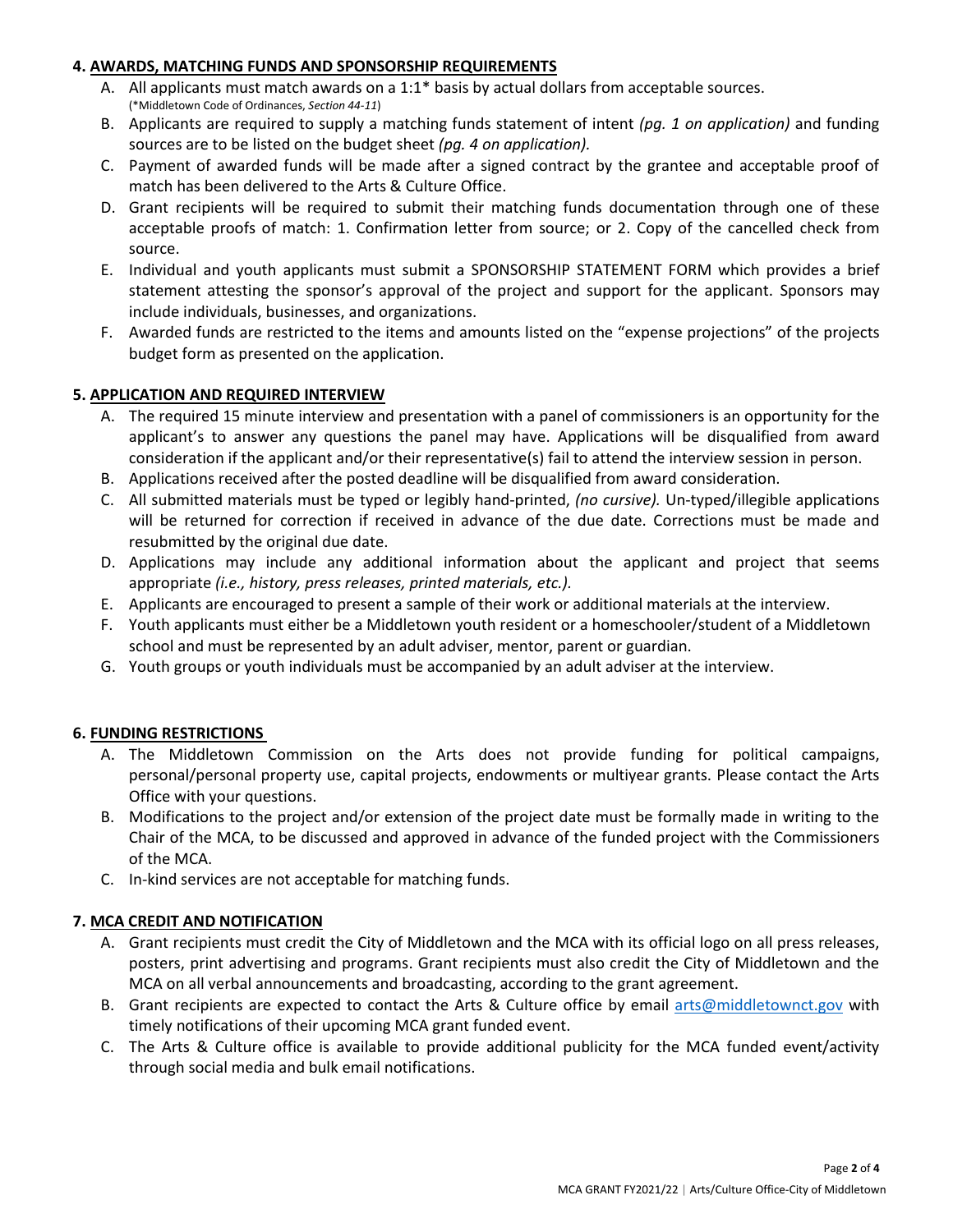## **8. FINAL GRANT REPORTS**

- A. All MCA grant award recipients must complete and submit a Final Grant Report Form within **30 days** of the project's completion, and prior to any new application considerations. *(Form will be provided)*. Failure to submit a final report will make recipients ineligible for future funds. **Due dates for grant reports are indicated on the grantee's contract.**
- B. GOS recipients will be required to complete and submit both an **Interim Report** and a **Final Report**.
- C. Final reports must include all publicity materials from the event or program.
- D. Applicants are not permitted to apply for future funding until a final grant report from the applicant's most recent grant award has been submitted to and accepted by the Arts & Culture office. No exceptions.

## **9. COMMISSION DECISION AND PROCESS**

- A. All applications and supporting materials will be reviewed by Arts & Culture staff upon receipt of the application. PLEASE NOTE: Arts & Culture staff does not make grant award decisions.
- B. Eligible applicants will be interviewed by the Grants Review panel of the Commission.
- C. The Grants Review panel will then make recommendations to the Commission.
- D. After discussion at their regular meeting, the full MCA Commission will forward its recommendations of award amounts to the Mayor. The Commission reserves the right to recommend award amounts in any amount up to the requested amount from the applicant. Applicants are not guaranteed funding.
- E. The Mayor's decision is subject to the approval of the City of Middletown Common Council at their monthly public meeting held on the first Monday of every month.
- F. All requirements outlined in these guidelines become binding upon the signing of the Grants Contract by award recipients.

| <b>CHECKLIST OF REQURIED DOCUMENTS TO ACCOMPANY</b><br>THE APPLICATION FOR MCA GRANT | <b>INDIVIDUAL</b><br><b>APPLICANT</b> | <b>NON PROFIT</b><br><b>APPLICANT</b> | <b>BUSINESS</b><br><b>APPLICANT</b> |
|--------------------------------------------------------------------------------------|---------------------------------------|---------------------------------------|-------------------------------------|
|                                                                                      |                                       |                                       |                                     |
| 1. IRS DETERMINATION LETTER & PROOF OF REGISTRATION 501(c)(3) status, and            |                                       |                                       |                                     |
| proof of registration with the Secretary of the State of Connecticut                 |                                       |                                       |                                     |
| 2. BUSINESS EIN DETERMINATION LETTER from IRS, minimum 3 yr. continuous              |                                       |                                       |                                     |
| history, and proof of registration with the Secretary of the State of Connecticut    |                                       |                                       |                                     |
| 3. PRIOR year financial statement                                                    |                                       |                                       |                                     |
| 4. PROJECTED year financial statement                                                |                                       |                                       |                                     |
| 5. CURRENT year financial statement                                                  |                                       |                                       |                                     |
| 6. LIST OF BOARD OF DIRECTORS including names/titles, contact info and               |                                       |                                       |                                     |
| affiliations                                                                         |                                       |                                       |                                     |
| 7. SPONSORSHIP STATEMENT form provided with application, see 4E of general           |                                       |                                       |                                     |
| guidelines.                                                                          |                                       |                                       |                                     |
| 8. MISSION STATEMENT & OVERVIEW on organization's letterhead, see                    |                                       |                                       |                                     |
| application question #2                                                              |                                       |                                       |                                     |
| 9. Submit 1 application via email by the deadline and 4 copies of the application    |                                       |                                       |                                     |
| are to be mailed or hand delivered to the Arts & Culture office within 5 business    |                                       |                                       |                                     |
| days thereafter.                                                                     |                                       |                                       |                                     |
|                                                                                      |                                       |                                       |                                     |

#### **10. REQUIRED DOCUMENTS**